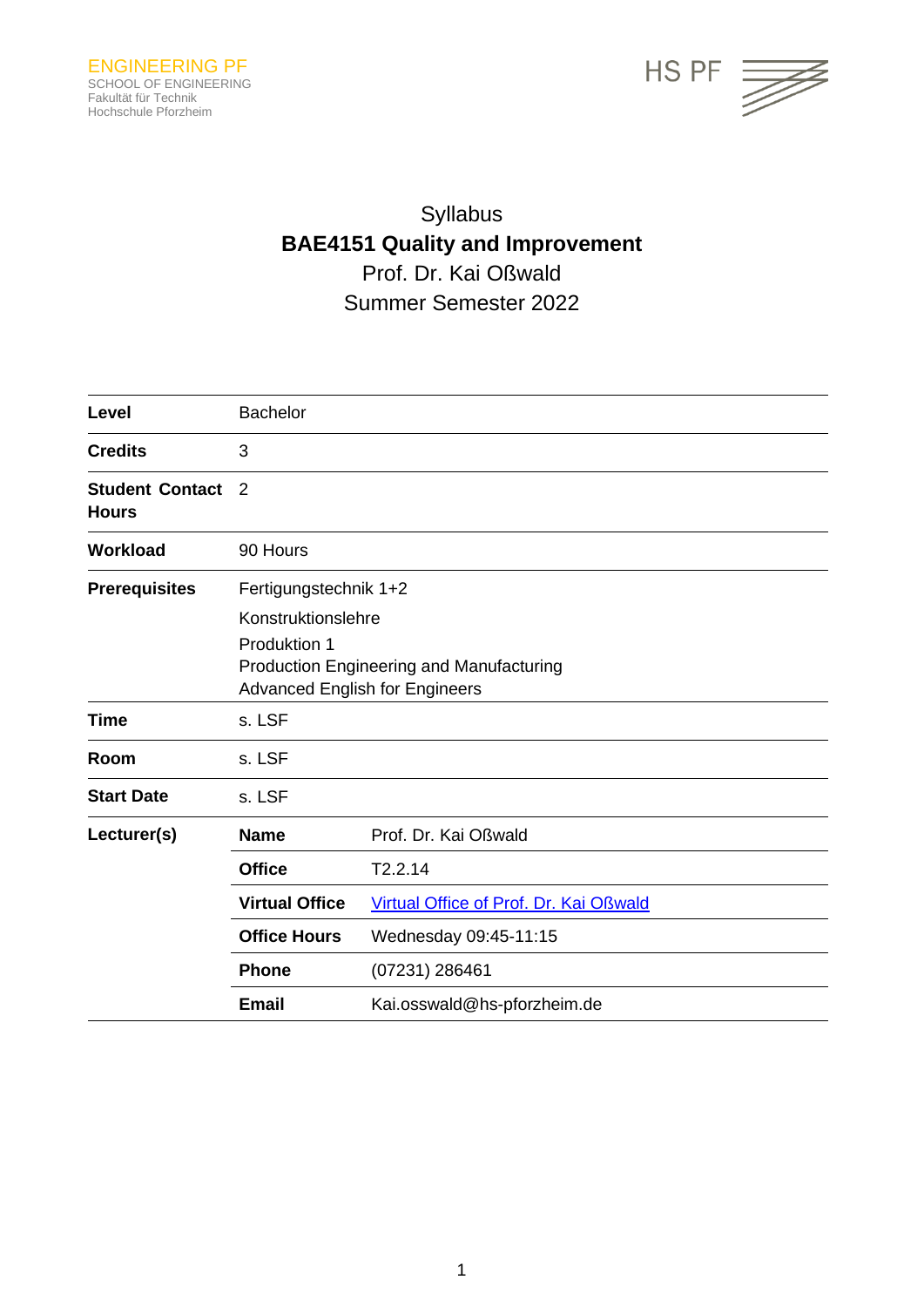#### **Summary**

The course deals with the most relevant methods of production metrology, quality control and improvement. All methods are focused on industrial serial production.

#### **Outline of the Course**

Lecture: **Introduction** Production Metrology Six Sigma Statistical Process Control Improvement Methods Lab Reports

Tutorial: Sample calculations and data Analysis

#### Lab:

Investigations into the gauge

- o a calibration of the gauge
- $\circ$  a determination of the gauge capability
- $\circ$  a determination of the measurement uncertainty
- o a determination of the Gage Range and Repeatability
- Investigations into the manufacturing process
	- o a control chart and/or box plot for at least one feature
	- o a determination of the process capability for at least one feature

# **Course Intended Learning Outcomes and their Contribution to Program Intended Learning Outcomes / Program Goals**

| Goals                                       | Contribution                                                    |
|---------------------------------------------|-----------------------------------------------------------------|
| $LO$ 1.2                                    | Introduction to the industrial and automated production as well |
| <b>Engineering Knowledge</b>                | as its machines and methods                                     |
| LO <sub>3</sub>                             | Analytical tool set for important quality and improvement tool- |
| Critical thinking and analytical competence | sets                                                            |
| LO $5.1$                                    | Authoring a lab report                                          |
| Communication skills                        |                                                                 |

#### **Teaching and Learning Approach**

The course will start as a "classical" lecture followed by a tutorial session where sample calculations and data analysis will be trained. The main part will be the investigation into one specific production process and one specific measurement device.